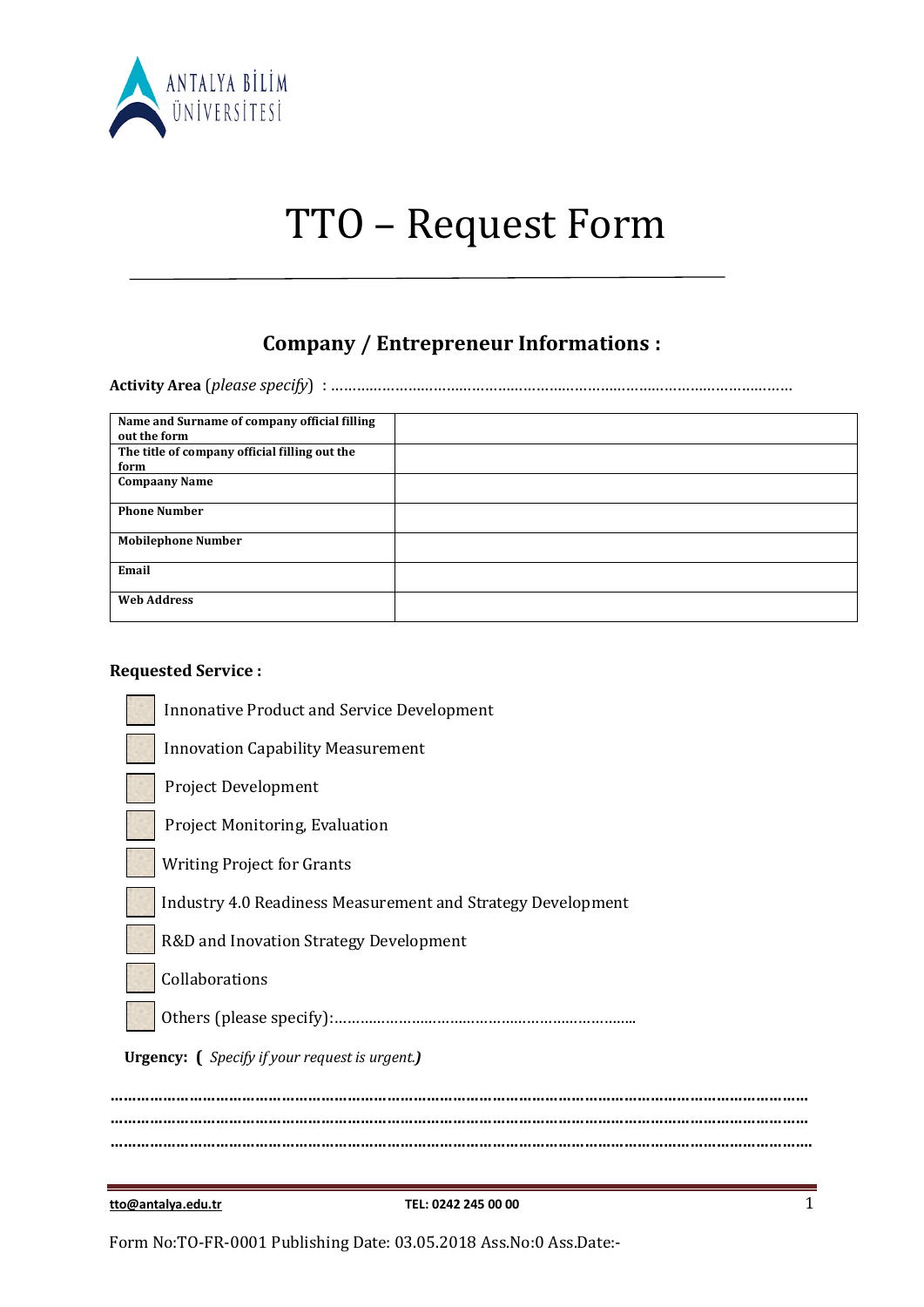

### **Fund Programs Support for Projects**

| <b>National and International</b><br><b>Fund Programs</b> | THE MINISTRY OF ECONOMY                          |                     |
|-----------------------------------------------------------|--------------------------------------------------|---------------------|
|                                                           | THE MINISTRY OF SCIENCE, INDUSTRY AND TECHNOLOGY | KOSGEB              |
|                                                           |                                                  | <b>TEKNOPAZAR</b>   |
|                                                           |                                                  | <b>TEKNOYATIRIM</b> |
|                                                           | TÜBİTAK                                          | ARDEB               |
|                                                           |                                                  | <b>TEYDEP</b>       |
|                                                           | THE EUROPAN COMMUNITY                            | COSME               |
|                                                           |                                                  | ERASMUS+            |
|                                                           |                                                  | H2020               |
|                                                           | <b>OTHER</b>                                     |                     |

#### **Strategic R&D and Inovation Counselling**

(Make a short statement about your current status and the target you want to reach)

……………………………………………………………………………………………………………………………………………… ……………………………………………………………………………………………………………………………………………… ……………………………………………………………………………………………………………………………………………… ……………………………………………………………………………………………………………………………………………… ……………………………………………………………………………………………………………………………………………… ………………………………………………………………………………………………………………………………………………